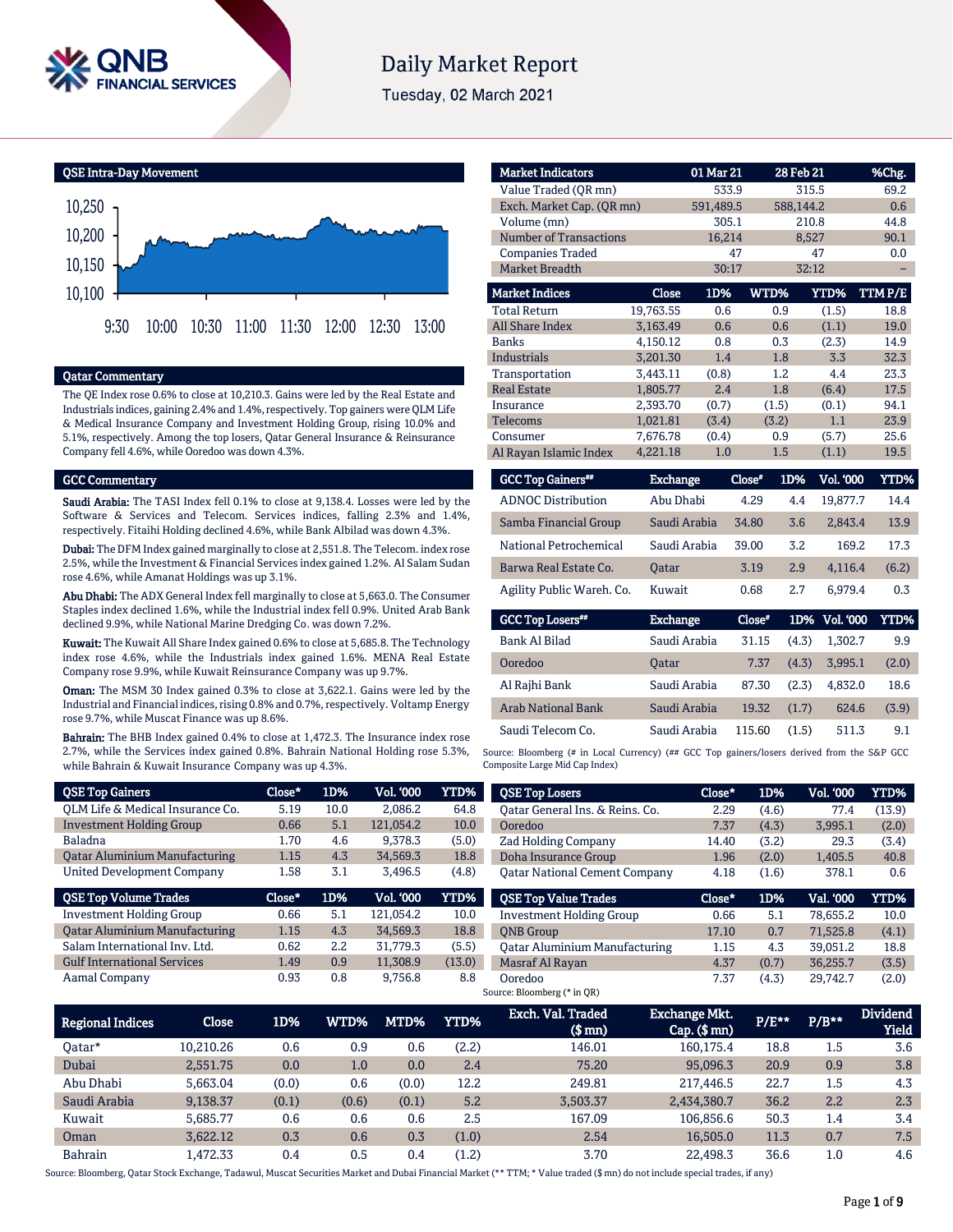### Qatar Market Commentary

- The QE Index rose 0.6% to close at 10,210.3. The Real Estate and Industrials indices led the gains. The index rose on the back of buying support from GCC and Arab shareholders despite selling pressure from Qatari and Foreign shareholders.
- QLM Life & Medical Insurance Company and Investment Holding Group were the top gainers, rising 10.0% and 5.1%, respectively. Among the top losers, Qatar General Insurance & Reinsurance Company fell 4.6%, while Ooredoo was down 4.3%.
- Volume of shares traded on Monday rose by 44.8% to 305.1mn from 210.8mn on Sunday. Further, as compared to the 30-day moving average of 181.3mn, volume for the day was 68.3% higher. Investment Holding Group and Qatar Aluminium Manufacturing Company were the most active stocks, contributing 39.7% and 11.3% to the total volume, respectively.

| <b>Overall Activity</b>        | Buy %* | Sell %* | Net (QR)         |
|--------------------------------|--------|---------|------------------|
| Oatari Individuals             | 38.90% | 44.09%  | (27,672,073.2)   |
| <b>Oatari Institutions</b>     | 15.92% | 14.72%  | 6,398,634.9      |
| Oatari                         | 54.82% | 58.81%  | (21, 273, 438.3) |
| <b>GCC Individuals</b>         | 1.05%  | 0.65%   | 2,134,253.4      |
| <b>GCC</b> Institutions        | 5.05%  | 0.81%   | 22,648,317.9     |
| <b>GCC</b>                     | 6.10%  | 1.45%   | 24,782,571.3     |
| Arab Individuals               | 14.62% | 12.31%  | 12,329,616.7     |
| <b>Arab Institutions</b>       |        | 0.01%   | (58,350.0)       |
| Arab                           | 14.62% | 12.32%  | 12,271,266.7     |
| Foreigners Individuals         | 3.90%  | 3.64%   | 1,429,688.1      |
| <b>Foreigners Institutions</b> | 20.56% | 23.78%  | (17,210,087.8)   |
| <b>Foreigners</b>              | 24.46% | 27.41%  | (15,780,399.8)   |

Source: Qatar Stock Exchange (\*as a % of traded value)

#### Earnings Releases, Global Economic Data and Earnings Calendar

#### Earnings Releases

| Company                                  | <b>Market</b> | <b>Currency</b> | Revenue (mn)<br>402020 | % Change<br>YoY | <b>Operating Profit</b><br>$(mn)$ 402020 | % Change<br>YoY | <b>Net Profit</b><br>(mn) 402020 | % Change<br>YoY |
|------------------------------------------|---------------|-----------------|------------------------|-----------------|------------------------------------------|-----------------|----------------------------------|-----------------|
| Al Jouf Agricultural<br>Development Co.* | Saudi Arabia  | <b>SR</b>       | 223.2                  | $-0.6%$         | 8.1                                      | N/A             | 21.4                             | N/A             |
| Yanbu National Petrochemical Co.*        | Saudi Arabia  | <b>SR</b>       | 5.034.9                | $-17.0%$        | 727.6                                    | $-33.6%$        | 677.6                            | $-37.8%$        |
| Saudi Vitrified Clay Pipes Co.*          | Saudi Arabia  | <b>SR</b>       | 123.4                  | 0.7%            | 13.0                                     | 8.3%            | 10.7                             | 21.6%           |
| Arabian Cement Co.*                      | Saudi Arabia  | <b>SR</b>       | 871.9                  | 11.5%           | 230.8                                    | $-25.2%$        | 184.9                            | $-11.4%$        |
| Alujain Corp.*                           | Saudi Arabia  | <b>SR</b>       | 14.4                   | $-39.4%$        | 210.0                                    | 2.5%            | 207.3                            | 8.4%            |

Source: Company data, DFM, ADX, MSM, TASI, BHB. (\*Financial for FY2020)

#### Global Economic Data

| Date  | <b>Market</b> | <b>Source</b>                            | Indicator                            | Period | Actual | Consensus                | <b>Previous</b> |
|-------|---------------|------------------------------------------|--------------------------------------|--------|--------|--------------------------|-----------------|
| 03/01 | US            | Markit                                   | Markit US Manufacturing PMI          | Feb F  | 58.6   | 58.5                     | 58.5            |
| 03/01 | <b>US</b>     | Institute for Supply Management          | <b>ISM Manufacturing</b>             | Feb    | 60.8   | 58.9                     | 58.7            |
| 03/01 | UK            | <b>Bank of England</b>                   | Money Supply M4 MoM                  | Jan    | 0.70%  | $\overline{\phantom{0}}$ | 0.60%           |
| 03/01 | <b>UK</b>     | <b>Bank of England</b>                   | M4 Money Supply YoY                  | Jan    | 13.30% | -                        | 13.50%          |
| 03/01 | UK            | Markit                                   | Markit UK PMI Manufacturing SA       | Feb    | 55.1   | 54.9                     | 54.9            |
| 03/01 | <b>EU</b>     | Markit                                   | Markit Eurozone Manufacturing PMI    | Feb    | 57.9   | 57.7                     | 57.7            |
| 03/01 | Germany       | Markit                                   | Markit/BME Germany Manufacturing PMI | Feb    | 60.7   | 60.6                     | 60.6            |
| 03/01 | Germany       | <b>German Federal Statistical Office</b> | <b>CPI MoM</b>                       | Feb    | 0.70%  | 0.50%                    | 0.80%           |
| 03/01 | Germany       | German Federal Statistical Office        | <b>CPI YoY</b>                       | Feb    | 1.30%  | 1.20%                    | 1.00%           |
| 03/01 | France        | Markit                                   | Markit France Manufacturing PMI      | Feb    | 56.1   | 55                       | 55              |
| 03/01 | Japan         | Markit                                   | Jibun Bank Japan PMI Mfg             | Feb    | 51.4   | -                        | 50.6            |
| 03/01 | China         | Markit                                   | Caixin China PMI Mfg                 | Feb    | 50.9   | 51.4                     | 51.5            |

Source: Bloomberg (s.a. = seasonally adjusted; n.s.a. = non-seasonally adjusted; w.d.a. = working day adjusted)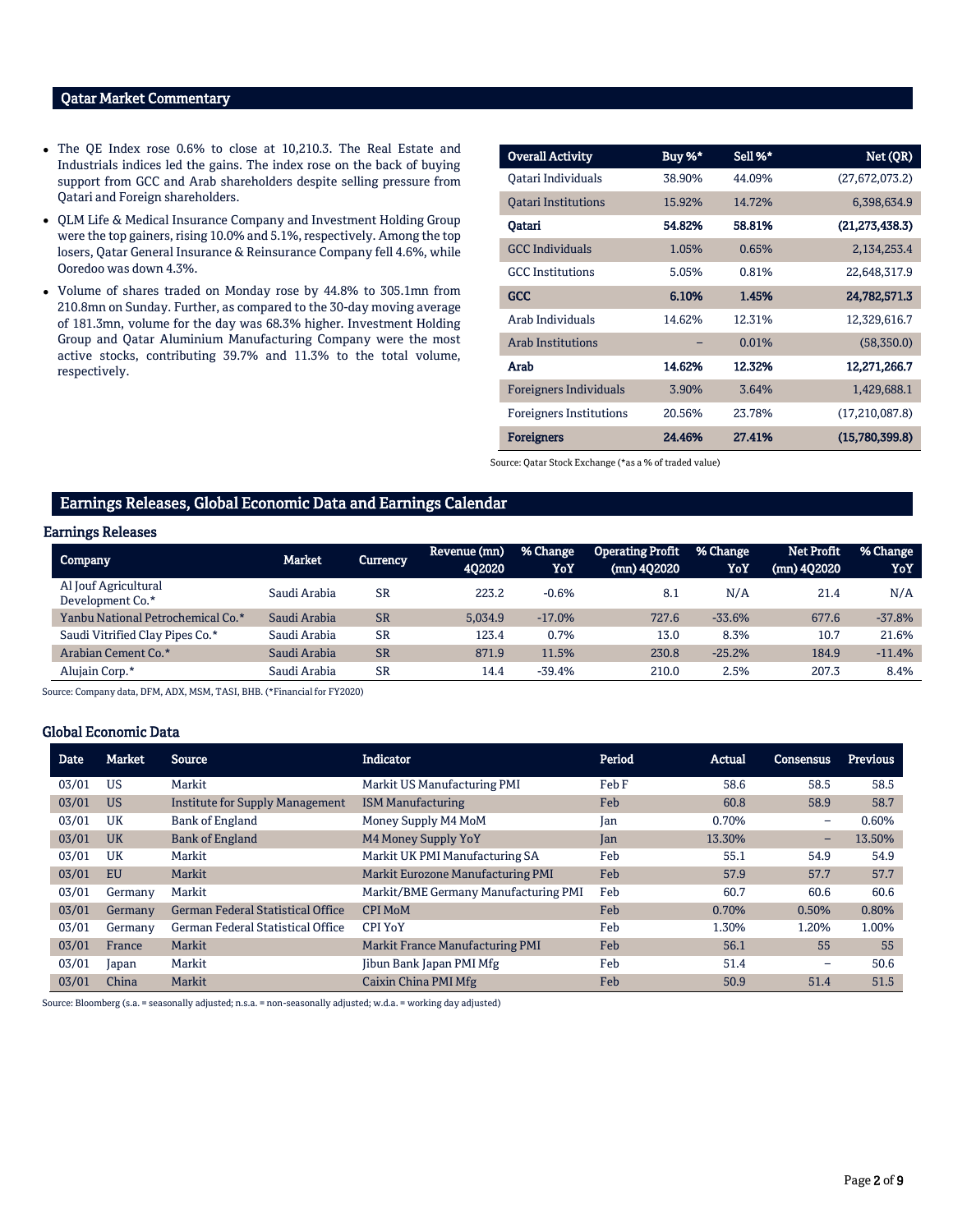#### Earnings Calendar

| <b>Tickers</b> | <b>Company Name</b>                              | Date of reporting 4Q2020 results | No. of days remaining | <b>Status</b> |
|----------------|--------------------------------------------------|----------------------------------|-----------------------|---------------|
| <b>AKHI</b>    | Al Khaleej Takaful Insurance Company             | $3-Mar-21$                       |                       | Due           |
| <b>WDAM</b>    | <b>Widam Food Company</b>                        | $3-Mar-21$                       |                       | Due           |
| <b>MPHC</b>    | Mesaieed Petrochemical Holding Company           | 4-Mar-21                         | 2                     | Due           |
| <b>OGMD</b>    | <b>Qatari German Company for Medical Devices</b> | $4-Mar-21$                       | 2                     | Due           |
| <b>ZHCD</b>    | Zad Holding Company                              | $6-Mar-21$                       | 4                     | Due           |
| <b>DBIS</b>    | Dlala Brokerage & Investment Holding Company     | 8-Mar-21                         | 6                     | Due           |
| <b>ERES</b>    | Ezdan Holding Group                              | 15-Mar-21                        | 13                    | Due           |
| <b>IGRD</b>    | <b>Investment Holding Group</b>                  | 15-Mar-21                        | 13                    | Due           |
| <b>BLDN</b>    | Baladna                                          | 17-Mar-21                        | 15                    | Due           |

Source: QSE

## News

#### Qatar

- SIIS holds its AGM on March 14 Salam International Investment Limited (SIIS) announced that the General Assembly Meeting (AGM) will be held on March 14, 2021, through Virtual Meeting - Zoom at 04:30 pm. In case of not completing the legal quorum, the second meeting will be held on March 17, 2021, Virtual Meeting - Zoom at 05:00 pm (QSE)
- MARK gets nod to raise Sukuk size to \$4bn Masraf Al Rayan (MARK) got approval from shareholders to increase the size of the Sukuk issuance program from its current size of \$2bn to a maximum size of \$4bn at the virtual Ordinary General Assembly meeting (AGM) held via Zoom on Monday. The AGM of MARK also approved several other items on the agenda. The assembly discussed and approved the proposals of the board of directors regarding appropriations and cash dividend of QR 0.17 per share, representing 17 of the paid-up capital for 2020. The approval to increase the size of Sukuk to \$4bn is based on the recommendation of the board of directors where the total issuances should not exceed 100% of the bank's capital and reserves. The General Assembly also authorized the board of directors and whomever the board authorizes or has previously authorized in this regard to take all necessary actions to follow up on the implementation and determining the final size of the Sukuk issuance program. The assembly also resolved that any further increase in the overall program limit beyond \$4bn shall be subject to the prior approval of the general assembly and the relevant regulatory authorities if required. The Ordinary General Assembly also approved to appoint of 'Deloitte & Touche' to audit Masraf Al Rayan and its subsidiaries inside Qatar for 2021 and approved their total fees. (Qatar Tribune)
- Al Kaabi: IQCD financial position robust Industries Qatar's (IQCD) financial position remained robust and resilient despite challenges posed by an unprecedented decline in crude oil prices amid COVID-19 pandemic in 2020, Minister of the State for Energy Affairs and Industries Qatar Chairman and Managing Director HE Saad Sherida Al Kaabi said. Addressing shareholders at the company's Annual General Assembly meeting (AGM), Kaabi said, "The year 2020 was marked by global economic uncertainties in form of stymied demand and weaker global GDP growth since the start of the year. The macro-environment was further deteriorated due to the unprecedented decline in crude oil

prices amid the COVID-19 pandemic. All of this led to increased pressure on our product prices, which negatively affected IQCD's overall financial performance for this year to record a net profit of approximately QR2bn." During the meeting, the shareholders approved the board's recommendation for a dividend payment of QR0.33 per share for 2020, representing 33% of the nominal share value. "Despite these challenges, we thrived to focus on our strategy, while critically relying on our people, portfolio growth and operational excellence, which resulted in maximizing shareholder value," he said. "There have been some signs of gradual recovery noted in the global macroeconomic climate, specifically in the latter part of 2020, with a rebound in the prices of crude oil and downstream products, owing to unprecedented stimulus announcements and lifting of lockdowns in major markets, along with optimism around vaccine roll-out. Against such a backdrop of positive developments, we look forward to a further improved macroeconomic environment, which would yield positive results in terms of enhanced performance for the Group," he said. During the year, Kaabi said, the Group continued its focus on ensuring safe, efficient and reliable operations with consistent production levels, supported by momentous efforts focused on output and cost optimization. "At the same time, IQCD improved its overall supply chain and marketing activities, especially in the lockdown situations, as we maintained our sustained uninterrupted access to global markets," he said. (Qatar Tribune)

- QFLS to hold its AGM online using zoom application on March 08 – The board of directors of Qatar Fuel Company (QFLS, WOQOD) invited the shareholders' Ordinary General Meeting (AGM) as published in the newspaper on January 24, 2021. Kindly note that in compliance with the instructions issued by the Ministry of Health to limit the spread of the Coronavirus pandemic, the Ordinary General Meeting (AGM) will be held virtually using the Zoom application on the same date as mentioned earlier i.e. on March 08, 2021 at 6:30 pm. In case the quorum of the above meeting is not met, the second meeting shall be held on March 10, 2021, at the same time. (QSE)
- Clarification on participating in the AGM of QATI Clarification on participating in the Ordinary General Assembly Meeting of Qatar Insurance Company (QATI) which will be held virtually on March 9, 2021, at 4:30 pm (through Zoom application). To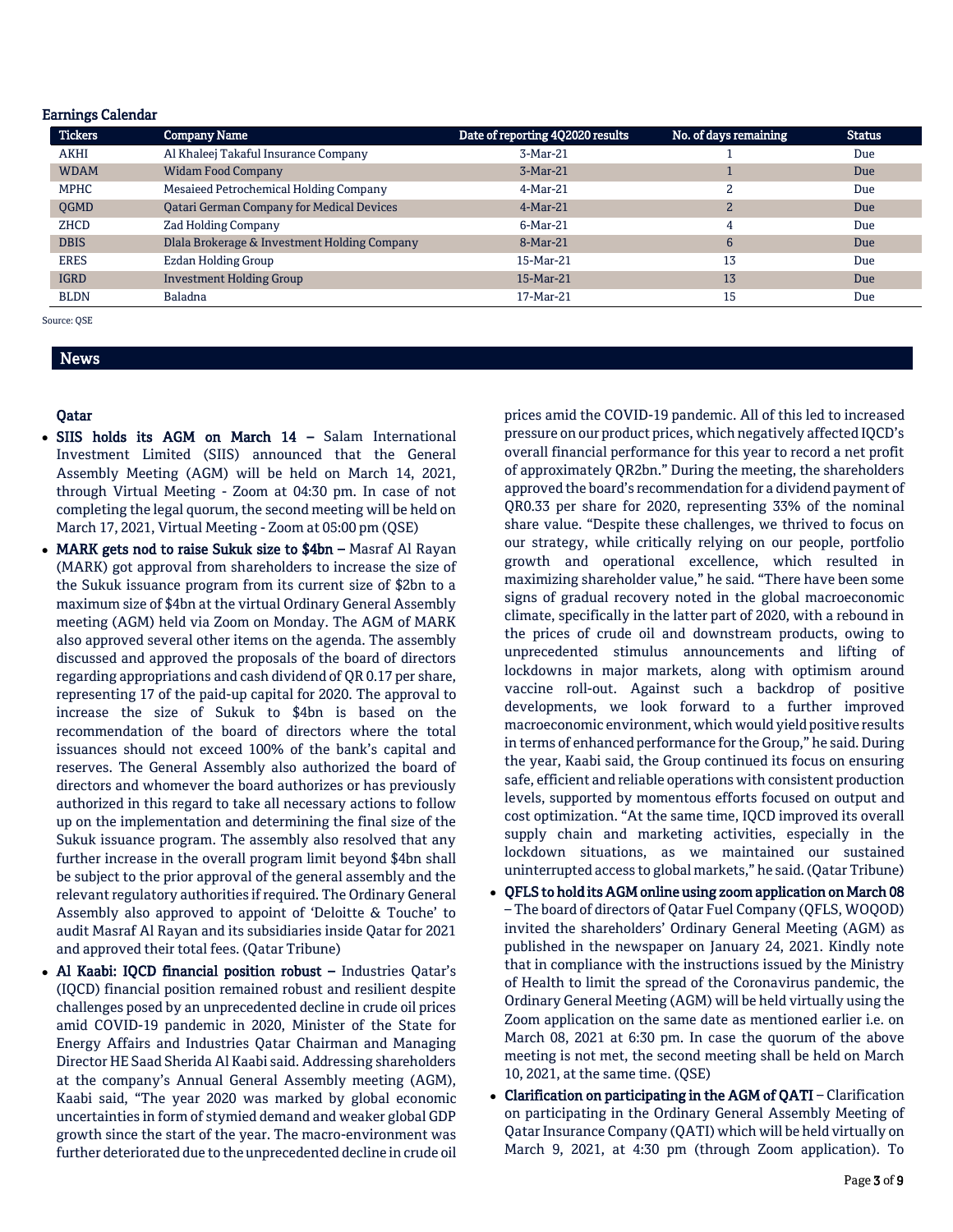facilitate shareholders willing to participate in the meeting, registration process will be as follows: (1) Shareholders can come to the company's headquarters in Dafna, starting from 2:30 pm on the day of the meeting for registration (either self or proxy) and then obtain the link to participate in the meeting remotely. (2) Before the day of the meeting, shareholder can send a copy of the QID card, shareholder's (Nin) number at the Qatar Stock Exchange and mobile number. In case the shareholder is representing another shareholder, in addition to the above documents required, a copy of the proxy issued by shareholder being represented should be also submitted. In case of a corporate shareholder, a copy of the proxy form along with a copy of the commercial registration of the company, the shareholder's (Nin) number and the QID card of the delegate along with his mobile number should be submitted. All these documents are to be submitted to the following mail address: agm-feb21@qic.com.qa. (QSE)

- IQCD AGM endorses items on its agenda Industries Qatar (IQCD) announced the results of the AGM. The meeting was held on March 01, 2021 and the following resolution were approved. (1) Listened to the H.E. Chairman's Message for the financial year ended December 31, 2020. (2) Approved the Board of Directors' Report on IQCD's operations and financial performance for the financial year ended December 31, 2020 and the future plan of the Company. (3) Approved the Auditors' Report on IQCD's consolidated financial statements for the financial year ended December 31, 2020. (4) Approved of IQCD's consolidated financial statements for the financial year ended December 31, 2020. (5) Approved the 2020 Corporate Governance Report. (6) Approved the Board's recommendation for a dividend payment of QR 0.33 per share for 2020, representing 33% of the nominal share value. (7) Absolved the Board of Directors from liability for the financial year ended December 31, 2020 and approved their remuneration. (8) Appointment of Deloitte & Touche as the external auditor for the financial year ending December 31, 2021 and approved their fees. (QSE)
- IHGS to hold its AGM on March  $17$  Inma Holding (IHGS) announced that the General Assembly Meeting (AGM) will be held on March 17, 2021, by visual communication (Electronic) using ZOOM application at 05:30 pm. In case of not completing the legal quorum, the second meeting will be held on March 21, 2021, by visual communication (Electronic) using ZOOM application at 05:30 pm. The agenda includes (1) Hearing the report of the Board of Directors on the company activities and its financial position for the financial year ended on December 31, 2020 and discussing the future plans. (2) Hearing the External Auditors' report on the balance sheet and the accounts presented by the Board of Directors for the financial year ended on December 31, 2020. (3) Discuss and endorse the Board of Directors' report on Corporate Governance for the year 2020. (4) Discuss and endorse the balance sheet and the profit and loss account for the financial year ended on December 31, 2020. (5) Considering the Board of Directors' recommendation to distribute cash dividends to shareholders 5% of the nominal share value. (6) Discharging the Board of Directors from the responsibility for the year 2020 and determining their remuneration. (7) Present the tender for the appointment of auditors for the fiscal year 2021 and determine their fees. (QSE)
- QCFS AGM and EGM endorses items on its agenda Qatar Cinema & Film Distribution Company (QCFS) announced the results of the AGM and EGM. The meeting was held on March 01, 2021 and the following resolution were approved at the AGM (1) Approval of the statement of Board of Directors on the company's activities and its financial position for the year ended December 31, 2020 and the company's future business plans. (2) Approval of the Auditor's Report for the audited financials and final account for the year ended December 31, 2020 and approving it. (3) Approval of the company's financial statement and income and loss statements of the financial year ended December 31, 2020. (4) Approval of the recommendation of the Board of Directors for distribution of cash dividends for the year 2020 at the rate of 10% of the nominal value of share capital, representing QR0.10 per share. (5) Approval of the Company Governance Report for the year 2020. (6) Discharging the Chairman and members of the Board of Directors from any liability for the financial year ended December 31, 2020 and approved their remuneration. (7) Reassignment of M/s Talal Abu-Ghazaleh & Co. International as External Auditor for the year 2021. (QSE)
- Qatar's January M2 money supply rises 0.8% YoY; foreign reserves rise to QR204.8bn – Qatar Central bank has published data on monetary aggregates for January on website. The M2 money supply rose 0.8% from year ago while it fell 0.6% MoM. The M1 money supply rose 20.1% from year ago and has rose 6.1% MoM. Meanwhile, Qatar's Central Bank January Foreign reserves rose to QR204.8bn. Qatar Central Bank has published Qatar's foreign reserves for January on its website. International reserves and foreign currency liquidity rose to QR204.79bn from QR204.75bn in December. (Bloomberg)

### International

- Pent-up demand driving global factory revival Demand for manufactured goods drove extended growth in factories across Europe and Asia in February, but a slowdown in China underscored the challenges countries face as they seek a sustainable recovery from the COVID-19 pandemic blow. Restrictions imposed around the world to try and quell the spread of the coronavirus have shuttered vast swathes of the services industry, meaning it has fallen to manufacturers to support economies. But vaccine rollouts and a pick-up in demand provided optimism for businesses that have grappled for months with a cash-flow crunch and falling profits. IHS Markit's final Manufacturing Purchasing Managers' Index (PMI) jumped to a three-year high of 57.9 in February from January's 54.8, beating the initial 57.7 "flash" estimate for one of the highest readings in the survey's 20-year history. German factory activity also reached a three-year peak last month and in France the pace of growth accelerated. Italy and Spain also saw a pick-up. However, lockdown measures disrupted supply chains and factories struggled to obtain raw materials, leading to a big increase in delivery times. Factories in Britain, outside the euro zone and the European Union, reported the slowest output growth since May last month. Disruptions and rising costs linked to Brexit and COVID-19 limited their ability to respond to a modest pick-up in orders. (Reuters)
- US factory activity scales three-year high, price pressures building - US manufacturing activity increased to a three-year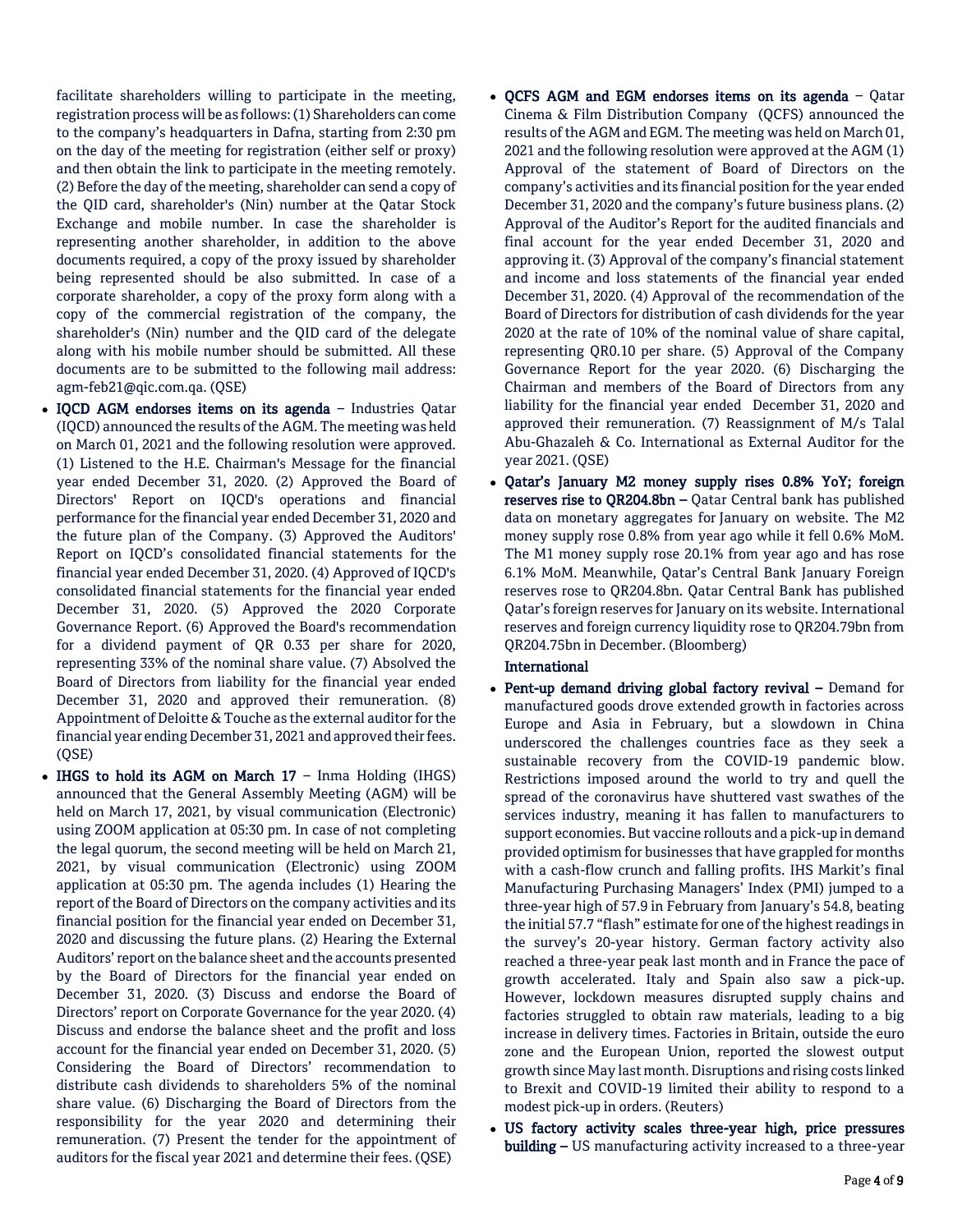high in February amid a surge in new orders, but factories continued to face higher costs for raw materials and other inputs amid labor shortages at suppliers as the pandemic drags on. The acceleration reported by the Institute for Supply Management (ISM) on Monday was despite a global semiconductor chip shortage, which has hurt production at automobile plants. Other data showed construction spending surged to a record high in January, boosted by strong private and public outlays. The reports were the latest indications of strong economic performance early in the first quarter, thanks to nearly \$900bn in additional COVID-19 relief money from the government and a drop in new coronavirus infections and hospitalizations. "We are looking at an economy that is picking up steam," said Joel Naroff, chief economist at Naroff Economics in Holland, Pennsylvania. "But we are not talking high inflation, just levels that reflect a solidly growing economy." The ISM said its index of national factory activity rebounded to a reading of 60.8 last month from 58.7 in January. That was the highest level since February 2018. A reading above 50 indicates expansion in manufacturing, which accounts for 11.9% of the US economy. Economists polled by Reuters had forecast the index edging up to 58.8 in February. (Reuters)

- ISM: US manufacturing sector at three-year high, cost pressures mounting – US manufacturing activity increased to a three-year high in February amid an acceleration in new orders, but factories continued to face higher costs for raw materials and other inputs as the pandemic drags on. The Institute for Supply Management (ISM) said on Monday its index of national factory activity rebounded to a reading of 60.8 last month from 58.7 in January. That was the highest level since February 2018. A reading above 50 indicates expansion in manufacturing, which accounts for 11.9% of the US economy. Economists polled by Reuters had forecast the index edging up to 58.9 in February. The increase was despite a global semiconductor chip shortage, which has hurt production at automobile plants. The survey added to solid January data on consumer spending, building permits, factory production and home sales in suggesting that the economy got off to a strong start in the first quarter, thanks to nearly \$900 billion in additional COVID-19 relief money from the government and a drop in new coronavirus infections and hospitalizations. But the year-long pandemic has gummed up the supply chain, boosting production costs for manufacturers. The survey's measure of prices paid by manufacturers jumped to a reading of 86.0, the highest since July 2008, from 82.1 in January. This follows data last month showing a surge in consumers' near-term inflation expectations, and fits in with views that inflation will accelerate in the months ahead. Economists are, however, split on whether the anticipated spike in price pressures will be transitory or not. (Reuters)
- PMI: UK Feb factory output grows at slowest pace since May British manufacturers reported the slowest output growth since May last month, as supply-chain disruptions and rising costs linked to Brexit and COVID-19 limited their ability to respond to a modest pick-up in orders, a survey showed on Monday. The output component of the IHS Markit/CIPS manufacturing Purchasing Managers' Index sank to 50.5 in February from 50.7 in January, its lowest since last May. The broader manufacturing PMI rose to a two-month high of 55.1 from January's 54.1, a slightly bigger increase than suggested by an earlier "flash"

reading of 54.9. However, much of the rise reflects longer delivery times and higher costs - which historically were linked with increased activity but more recently have represented a constraint. Britain's manufacturers have been less affected by the current lockdown that began in January and previous restrictions in late 2020 than other businesses, which have had to close their doors to customers. Overall economic output in December was down 6.5% compared with a year earlier, but manufacturing was only 2.5% lower. Confidence for the year ahead was its highest in more than six years, with 63% of firms expecting business to grow. This is despite new post-Brexit customs rules which took effect in January and increased the cost and complexity of trade with the European Union, especially for smaller firms. Materials costs rose at the fastest rate in four years in February and delivery times extended by one of the largest amounts in the survey's 30 year history. (Reuters)

- UK factory output grows at slowest since May, consumer lending slides - British manufacturers reported their slowest output growth since May last month, hit by Brexit and COVID-19-related delays, and consumers cut back heavily on borrowing in January as they returned to lockdown. Britain's economy is set to shrink sharply in early 2021 though manufacturers are upbeat about prospects later in the year, when they expect lockdown restrictions to end. The speed of the recovery for households will also be critical. Bank of England data showed consumer borrowing in January suffered its biggest annual decline since records began in 1994, sliding 8.9%. Britain entered a third national lockdown in January, closing schools, non-essential shops, restaurants and most other businesses open to the public, though people can still travel to work if needed. Finance Minister Rishi Sunak has announced an extra 5bn Pounds (\$7.0bn) of support for services firms and plans to offer more aid in an annual budget on Wednesday. The BoE expects the economy to shrink 4% in the first three months of 2021 - a sharper decline than during any quarter of the 2008-09 financial crisis though much less than the 20% drop last spring. The weak consumer borrowing suggests a slump in spending on non-essentials. Official retail sales data showed overall purchases fell by 8.2% in January. The BoE expects pent-up household savings to be unleashed when lockdowns end, but the scale of any bounce is uncertain. Manufacturing has fared better than consumer-facing sectors. Nonetheless, February's IHS Markit/CIPS Purchasing Managers' Index (PMI)'s key output component showed growth slipped further after a sharp drop in January. (Reuters)
- BoE: UK consumer credit slumped as new lockdown hit in January - British consumer borrowing fell at its fastest pace in January since May last year as the country went back into a coronavirus lockdown, Bank of England data showed on Monday. Unsecured lending to consumers fell by 2.4 billion pounds (\$3.35bn), the biggest fall since last May's 4.6bn-pound drop and more than a median forecast for a 1.9bn-pound fall in a Reuters poll of economists. That took the YoY fall to 8.9%, the biggest decline since monthly records began in 1994, the BoE said. British lenders approved 98,994 mortgages in January, down by about 4,000 from December. The Reuters poll of economists had seen approvals falling more sharply, to 96,000. (Reuters)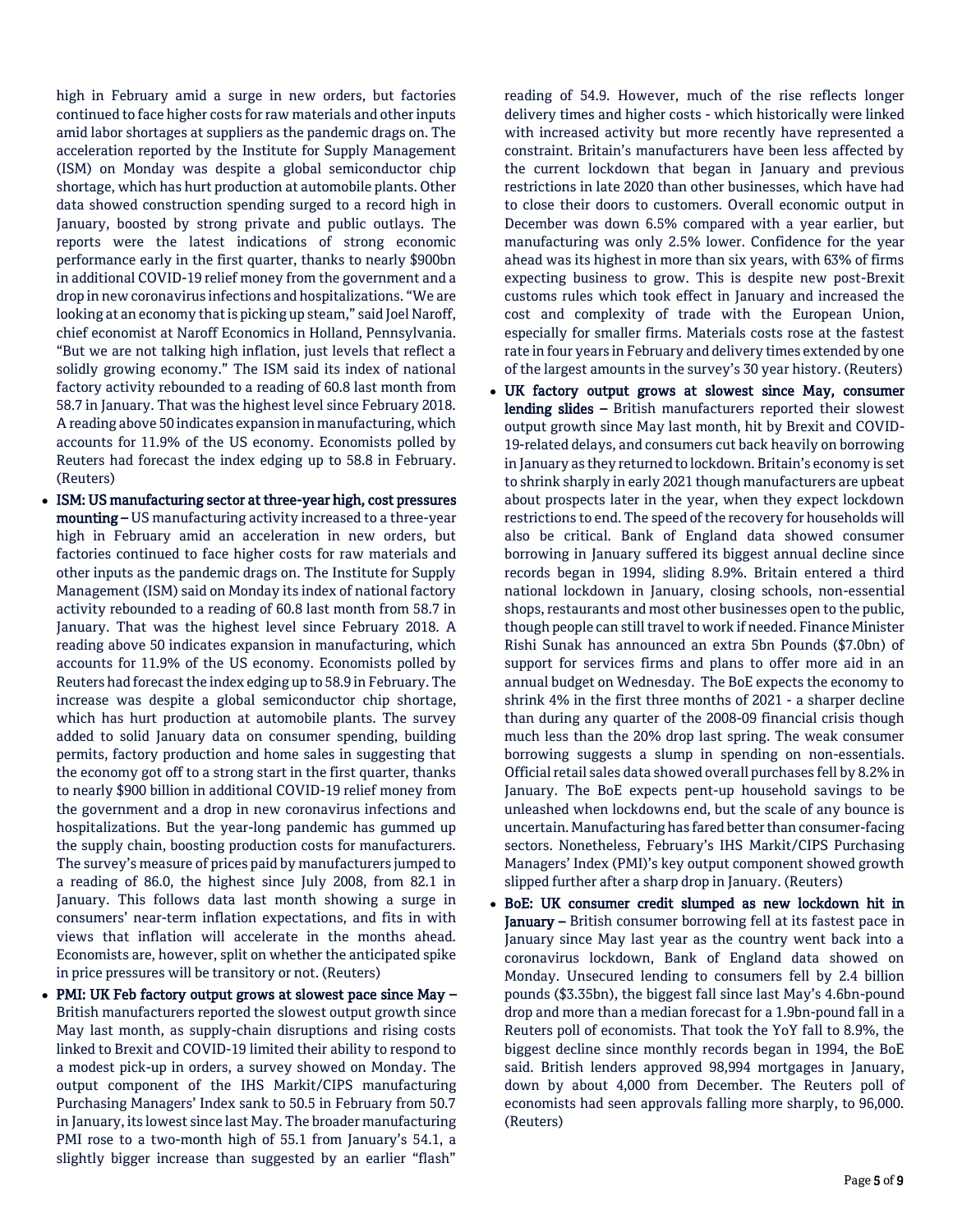- Eurozone factories buzzing in February as demand soars Eurozone factory activity raced along in February thanks to soaring demand, a survey showed on Monday, although the burst of business led to a shortage of raw materials and a spike in input costs. Restrictions imposed across the continent to try to quell the spread of the coronavirus have shuttered vast swathes of the bloc's dominant services industry, meaning it has fallen to manufacturers to support the economy. IHS Markit's final Manufacturing Purchasing Managers' Index (PMI) jumped to a three-year high of 57.9 in February from January's 54.8, ahead of the initial 57.7 "flash" estimate and one of the highest readings in the survey's 20-year history. An index measuring output, which feeds into a composite PMI due on Wednesday that is seen as a good guide to economic health, climbed to 57.6 from 54.6, well above the 50 mark separating growth from contraction. A Reuters poll last month showed the bloc was in a double dip recession and that the economy would contract 0.8% this quarter after shrinking 6.9% in 2020 on an annual basis. Rocketing demand for manufactured goods pushed factories to increase staffing levels for the first time in nearly two years. But lockdown measures disrupted supply chains and factories struggled to obtain raw materials, leading to a big increase in delivery times. Those shortages allowed suppliers to hike their prices at the fastest rate in almost a decade. The input prices PMI bounced to 73.9 from 68.3. (Reuters)
- PMI: Strong exports lift German factory activity to three-year high in February - Higher demand from China, the United States and Europe drove growth in German factory activity to its highest level in more than three years in February, brightening the outlook for Europe's largest economy, a survey showed on Monday. IHS Markit's Final Purchasing Managers' Index (PMI) for manufacturing, which accounts for about a fifth of the economy, jumped to 60.7 from 57.1 in January. It was the highest reading since January 2018 and came in slightly better than the initial "flash" figure of 60.6. Factories have been humming along during the pandemic on higher foreign demand, helping the German economy avoid a contraction in the last quarter of 2020 and offsetting a drop in consumer spending amid a partial lockdown to contain COVID-19. Many manufacturers reported higher demand from Asia, especially China, as well as the US and European countries, with export sales posting their biggest increase since December 2017, the survey showed. Phil Smith, Principal Economist at IHS Markit, said supply chain pressures intensified as more firms reported delays than ever before in nearly 25 years of data collection. The survey suggested that supply disruption is making it more difficult to replenish stocks, which could complicate production in the coming months, he cautioned. Still, economists expect the economy to shrink in the first quarter of this year due to a stricter lockdown, which has shut most shops and services since mid-December, and freezing temperatures that slowed construction activity in February. (Reuters)
- Japan 4Q corporate capex down 4.8% YoY Japanese companies cut spending on plant and equipment by 4.8% in October-December from the same period a year earlier, Ministry of Finance data showed on Tuesday. The data will be used to calculate revised fourth-quarter gross domestic product (GDP) figures due March 9 after a preliminary estimate showed an annualized 12.7% expansion. (Reuters)
- IHS Markit: Brazil manufacturing PMI rises in February to 58.4 from 56.5 in January – The pace of expansion in Brazil's manufacturing sector picked up again in February after three months of deceleration, a survey of purchasing managers' activity showed on Monday, driven by strong increases in new orders and production. Employment also picked up as firms looked to meet rising demand, while supply constraints pushed price pressures back up again, IHS Markit's latest monthly purchasing managers index (PMI) report showed. IHS Markit's headline manufacturing PMI rose to 58.4 in February from 56.5 in January, marking the ninth consecutive month of growth. A reading above 50.0 marks expansion, while a reading below signifies contraction. The series was launched in 2006. IHS Markit's new orders sub-index rose to 56.0 from 54.8 in January, the first rise in six months, while the employment index rose to 53.8 from 51.2. The future output index rose, IHS Markit said, and the output prices index rose to a three-month high. A growing number of economists say Brazil's economy will shrink in the first quarter, dragged down by a second wave of COVID-19 and the end of emergency cash transfers to millions of poor people on December 31. Inflation remains sticky too, presenting a further headache for consumers, businesses and policymakers. (Reuters)
- Cenbank: Inflationary expectations among Russian households fell in February - Inflationary expectations among Russian households declined to 9.9% in February from 10.5% in January, the central bank said on Monday. The central bank held its key interest rate at a record low 4.25% in February and said it would not cut rates further, planning instead to start gradually raising them at some point in the future when inflation stabilizes near its 4% target. The next rate-setting meeting is on March 19. (Reuters)

### Regional

- OPEC oil output falls in February on Saudi additional cut OPEC oil output fell in February as a voluntary cut by Saudi Arabia added to agreed reductions under a pact with allies, a Reuters survey found, ending a run of seven consecutive monthly increases. The 13-member Organization of the Petroleum Exporting Countries pumped 24.89mn bpd in February, the survey found, down 870,000 bpd from January. This is the first monthly decline since June 2020. OPEC and allies, known as OPEC+, decided to keep supply mostly steady for February while Saudi Arabia made an extra cut out of concern about a slow recovery in demand. With oil rising to a 13-month high last week, OPEC+ is set to discuss pumping more at a meeting on Thursday. "So far, the members of the alliance have been cooperating and implementing the cuts in exemplary fashion," said analyst Eugen Weinberg at Commerzbank. "We believe that the high prices will prompt OPEC+ to step up its production by 500,000 barrels per day, while at the same time withdrawing Saudi Arabia's additional production cut." (Reuters)
- Global Sukuk issuance to fall slightly in 2021 as financing needs ease – Global Sukuk issuance is expected to fall slightly in 2021 as financing needs narrow amid higher oil prices, lower coronavirus-related expenditures and accelerating economic activity in core Sukuk-issuing countries, Moody's Investors Service said in a research report. In 2020, the coronavirus pandemic drove fiscal deficits sharply wider across major Sukuk-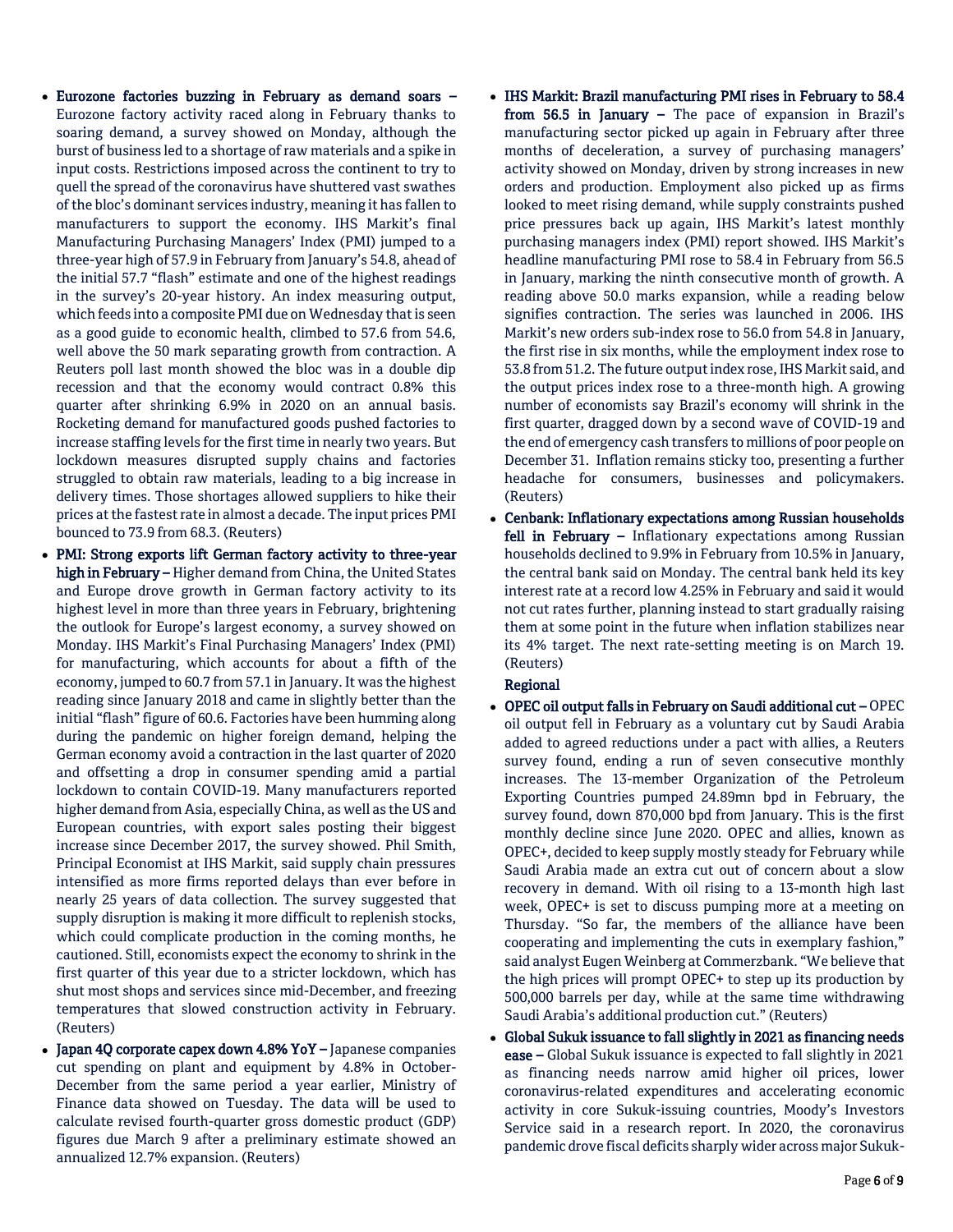issuing sovereigns, leading to a sharp spike in issuance in the second half of the year as market conditions improved. Longterm global sovereign sukuk issuance surged by 49 percent, reaching \$109bn in 2020, compared to \$73bn in 2019. (Zawya)

- Predicting growth, Saudi's Ma'aden to boost fertiliser capacity Saudi Arabian Mining Co (Ma'aden), the Gulf's largest miner, plans to boost the capacity of its major fertilizer project in the north of the country this year as it expects demand to rise, its chief executive told Reuters on Monday. Ma'aden, which is 65% owned by the Saudi sovereign fund, the Public Investment Fund, is seen as central to Saudi Arabia's plan to more than triple mining's contribution to the nation's economic output by 2030 as it diversifies from hydrocarbons. In recent years, Ma'aden has expanded into the production of aluminum and phosphates from gold and copper. It said it expects its Waad al-Shamal fertilizer project to reach 85% of capacity by the end of this year from 70% now and hit full capacity of 3 million tons of fertilizer products by the first quarter of 2022. "2019 was downside for the market, 2020 more or less a continuation of this and was a challenge for everybody. Looking forward, the market is now more positive than it was and good market fundamentals are driving growth," Mosaed Al-Ohaly said in a virtual interview. (Reuters)
- Saudi British Bank board approves 4mln share buyback plan The board of directors of Saudi British Bank (SABB) has approved a decision to buy 4mn of its own shares to allocate within its employee stock long-term incentive plan. The bank told the Saudi Stock Exchange (Tadawul) that the ordinary shares would be purchased using its own resources. SABB said voting on the share purchase would take place at an extraordinary general assembly, to be announced at a later date. (Zawya)
- Herfy signs MoU with Eatrite Food Services for Nigeria expansion – Herfy Food Services has signed a non-binding MoU with EatRite Food Services for the franchise rights to open restaurants in Nigeria. Herfy plans to open 50 branches in Nigeria over 10 years, with an average five branches per year from 2021. The MoU duration is of 90 days. (Bloomberg)
- S&P: Dubai GDP to return to pre-crisis levels only in 2023 Economic recovery in Dubai, the Middle East business hub, will be subdued and its gross domestic product in dollar terms will return to the 2019 level only in 2023, S&P said. Dubai's economy, heavily reliant on sectors such as transportation, tourism, and retail shopping, has been hit hard by the COVID-19 pandemic. S&P has estimated Dubai saw the sharpest population decline in the Gulf last year, at 8.4% against a regional average of 4%. "We think the 2020 shock will continue to reverberate through the economy, and GDP (in dollar terms) will return to the 2019 level only in 2023, keeping the pressure on most sectors until then," S&P said in a report on Monday. (Reuters)
- UAE healthcare firm Amanat buys long-term care firm Cambridge for \$232mn – Dubai-listed healthcare firm Amanat Holdings has bought long-term care firm Cambridge Medical and Rehabilitation Center for an enterprise value of \$232mn from private equity firm TVM Capital Healthcare. Amanat said the deal was its first wholly owned investment in healthcare in the United Arab Emirates and was one of the biggest healthcare deals in the Gulf region in recent years. Cambridge provides postacute care and rehabilitation in the UAE and Saudi Arabia, with

more than 250 beds across three facilities. With this transaction, Amanat had fully deployed its paid-up capital of AED2.5bn and now managed close to AED3bn in assets, Amanat Chairman Hamad al-Shamsi said in a statement. Reuters reported in September that the private equity owner of Cambridge Medical and Rehabilitation Center had hired corporate advisory firm deNovo for a potential sale of the company. Cambridge marks the third exit for TVM, a private equity business that invests in the Middle East and North Africa region and in South East Asia. (Reuters)

- DAMAC Properties mulls increasing stake in DAMAC International Limited – Dubai's DAMAC Properties PJSC has announced that its board will consider increasing its stake in part-owned subsidiary DAMAC International Limited. The company announced today to Dubai Financial Market (DFM) that the matter would be considered at a board meeting on Thursday. DAMAC International Ltd owns Nine Elms Property Limited, the developer behind the London-based DAMAC Tower Nine Elms development. DAMAC Properties confirmed at the end of last year that 85 percent of the company's shares are still controlled by founder Hussain Sajwani and his family. (Zawya)
- Abu Dhabi's ADQ assets estimated at \$110bn Abu Dhabi's state holding company ADQ is worth \$110bn, sovereign wealth fund tracker Global SWF said, the first publicly available estimate of ADQ's assets under management. Established in 2018, ADQ has gained prominence in the past year as Abu Dhabi consolidated several government assets under its banner. ADQ, which did not immediately respond to a request for comment, owns Abu Dhabi Ports, Abu Dhabi Airport and bourse operator ADX. It has also built up a portfolio of food and agriculture businesses and last year agreed to acquire an indirect 45% equity stake in commodities trader Louis Dreyfus Co. Global SWF said on Monday that ADQ, the third-largest sovereign fund in Abu Dhabi, had \$110bn in assets under management, most of them domestic. Oil-rich Abu Dhabi manages more than \$1tn in sovereign wealth capital and is the world's largest employer of sovereign wealth fund executives, the report said. Abu Dhabi's largest fund is the Abu Dhabi Investment Authority (ADIA), with \$700bn in assets under management, based on Global SWF estimates. State investor Mubadala manages more than \$230bn in assets. (Reuters)
- Invest bank reports net loss of AED356.3mn in FY2020 The Invest bank reduced its losses by 38% to AED356.3mn by the end of FY2020, compared to net loss of AED579.4mn in FY2019. The bank attributed the reduced losses to the decline in impairment provisions compared to the same period in 2019. The Invest bank also attributed the decline in losses to a drop in operating expenses by 26%, mainly due to a 28% drop in employee expenses compared to 2019. The total assets stood at AED8.7bn at the end of FY2020. (ADX)
- Kuwaiti cabinet proposes new amendments to debt law, MP says – The Kuwaiti government has proposed new amendments to the country's public debt law, including capping borrowing to maximum 60% of gross domestic product, the head of a parliamentary finance committee told Reuters. The government presented the proposed amendments to the parliamentary committee on Monday, Ahmed al-Hamad said. Another proposed change regards the duration of debt: the government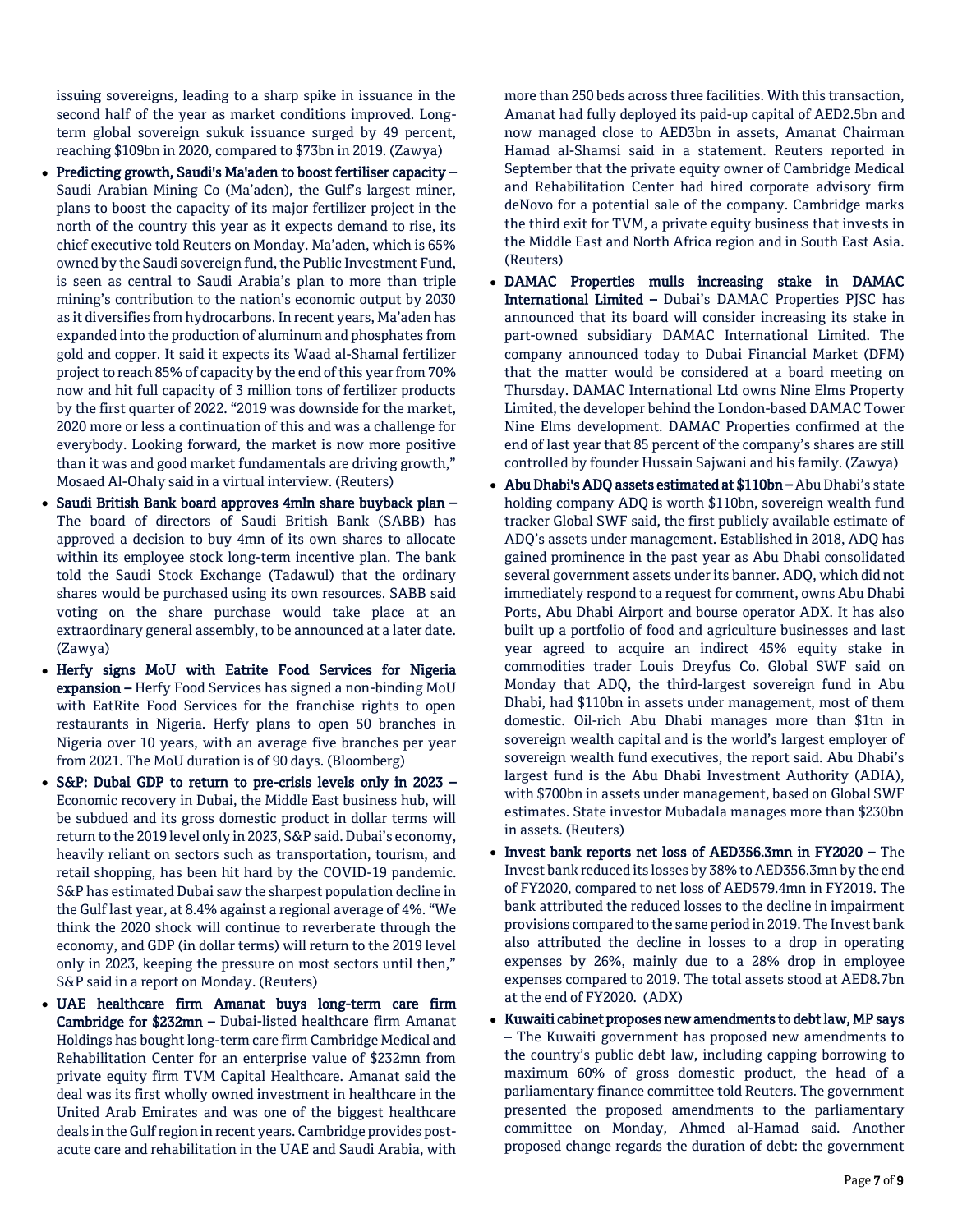would like no maturity limit, he said, while the existing debt law has a maximum limit of 30 years. Kuwait is facing a liquidity squeeze because of a standoff between government and parliament over the public debt law. (Reuters)

- Oman orders partial commercial shutdown from March 4-20, state TV – All commercial activities in Oman will close from 8 p.m. to 5 a.m. local time in the period from March 4 to March 20, as part of measures to combat the spread of the coronavirus, Oman State TV reported on Monday. (Reuters)
- Oman sells OMR184mn 28-day bills at yield 0.64% Oman sold OMR184mn of 28-day bills due on March 31, 2021. The bills were sold at a price of 99.951, have a yield of 0.64% and will settle on March 3, 2021. (Bloomberg)
- Bahrain's January consumer prices fall 2.7% YoY Bahrain's consumer prices fell 2.7% in January YoY, according to the Bahrain Central Informatics Organisation. (Bloomberg)
- Bahrain sells BHD70mn 91-day bills; bid-cover at 3.01x Bahrain sold BHD70mn of 91-day bills due on June 2, 2021. Investors offered to buy 3.01 times the amount of securities sold. The bills were sold at a price of 99.637, have a yield of 1.44% and will settle on March 3, 2021. (Bloomberg)